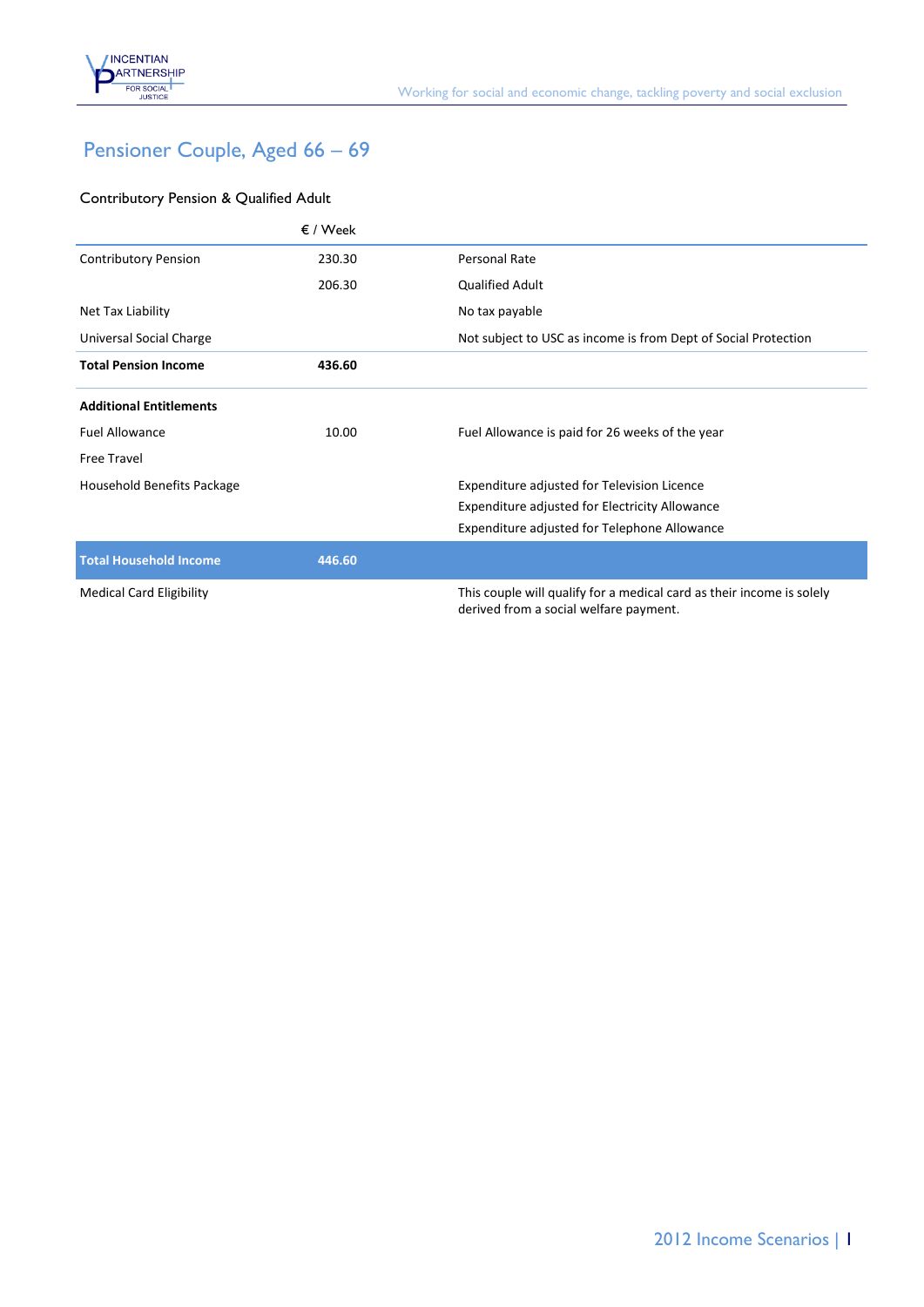

# Pensioner Couple, Aged 66 – 69

#### Contributory Pension & Non-Contributory Pension

|                                 | $\epsilon$ / Week |                                                                                                                 |
|---------------------------------|-------------------|-----------------------------------------------------------------------------------------------------------------|
| <b>Contributory Pension</b>     | 230.30            | Personal Rate                                                                                                   |
| Non-Contributory Pension        | 219.00            | Personal Rate                                                                                                   |
| Net Tax Liability               |                   | No tax payable                                                                                                  |
| Universal Social Charge         |                   | Not subject to USC as income is from Dept of Social Protection                                                  |
| <b>Total Pension Income</b>     | 449.30            |                                                                                                                 |
| <b>Additional Entitlements</b>  |                   |                                                                                                                 |
| <b>Fuel Allowance</b>           | 10.00             | Fuel Allowance is paid for 26 weeks of the year                                                                 |
| <b>Free Travel</b>              |                   |                                                                                                                 |
| Household Benefits Package      |                   | Expenditure adjusted for Television Licence                                                                     |
|                                 |                   | Expenditure adjusted for Electricity Allowance                                                                  |
|                                 |                   | Expenditure adjusted for Telephone Allowance                                                                    |
| <b>Total Household Income</b>   | 459.30            |                                                                                                                 |
| <b>Medical Card Eligibility</b> |                   | This couple will qualify for a medical card as their income is solely<br>derived from a social welfare payment. |